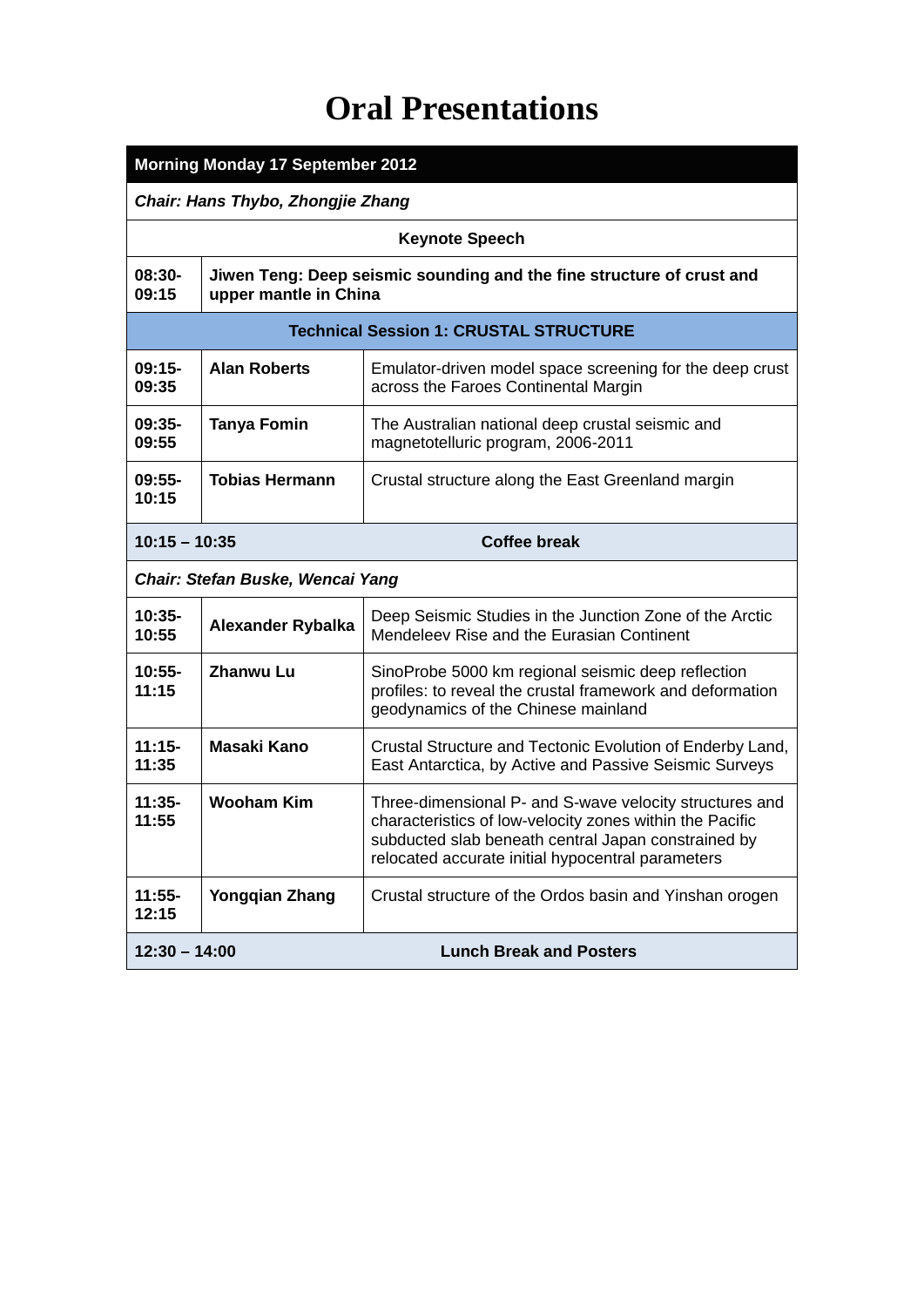# **Afternoon Monday 17 September 2012**

*Chair: Zoli Hajnal, Sheng Yu*

| <b>Keynote Speech</b>                  |                                                                                          |                                                                                                                     |
|----------------------------------------|------------------------------------------------------------------------------------------|---------------------------------------------------------------------------------------------------------------------|
| $14:00 -$<br>14:45                     | Wencai Yang: New development of structure of crust and upper mantle in<br>mainland China |                                                                                                                     |
|                                        |                                                                                          | <b>Technical Session 2: MOHO AND MANTLE</b>                                                                         |
| $14:45-$<br>15:05                      | Evgenia Milshteyn                                                                        | The Moho Depth in North, Central, and East Asia                                                                     |
| $15:05-$<br>15:25                      | <b>Tamara Yegorova</b>                                                                   | Structure of the upper mantle of Russia from 2D density<br>modelling on super-long seismic profiles                 |
| $15:25-$<br>15:45                      | Yan Lü                                                                                   | Uppermost mantle 2.5 dimensional tomography beneath<br>Sichuan-Yunan and surrounding regions                        |
| <b>Coffee Break</b><br>15:45-16:05     |                                                                                          |                                                                                                                     |
| Chair: Irina Artemieva, Xiankang Zhang |                                                                                          |                                                                                                                     |
| $16:05 -$<br>16:25                     | <b>Jacek Stankeiwicz</b>                                                                 | Dead Sea Basin Imaged by Ambient Seismic Noise<br>Tomography                                                        |
| $16:25-$<br>16:45                      | Takaya Iwasaki                                                                           | Natures of subducted plate boundary beneath the SW<br>Japan Arc                                                     |
| $16:45-$<br>17:05                      | <b>Irian Artemieva</b>                                                                   | Seismic anomalies and thermo-chemical heterogeneity of<br>the subcontinental lithospheric mantle                    |
| $17:05-$<br>17:25                      | <b>Zhuo Ye</b>                                                                           | The crust and upper mantle status and its lateral variation<br>beneath the continental margin of southeastern China |
| $17:25-$<br>17:45                      | <b>Stefan Buske</b>                                                                      | Multi-scale seismic imaging of the San-Andreas-Fault at<br>SAFOD (Parkfield, CA)                                    |
| 18:30<br><b>Dinner</b>                 |                                                                                          |                                                                                                                     |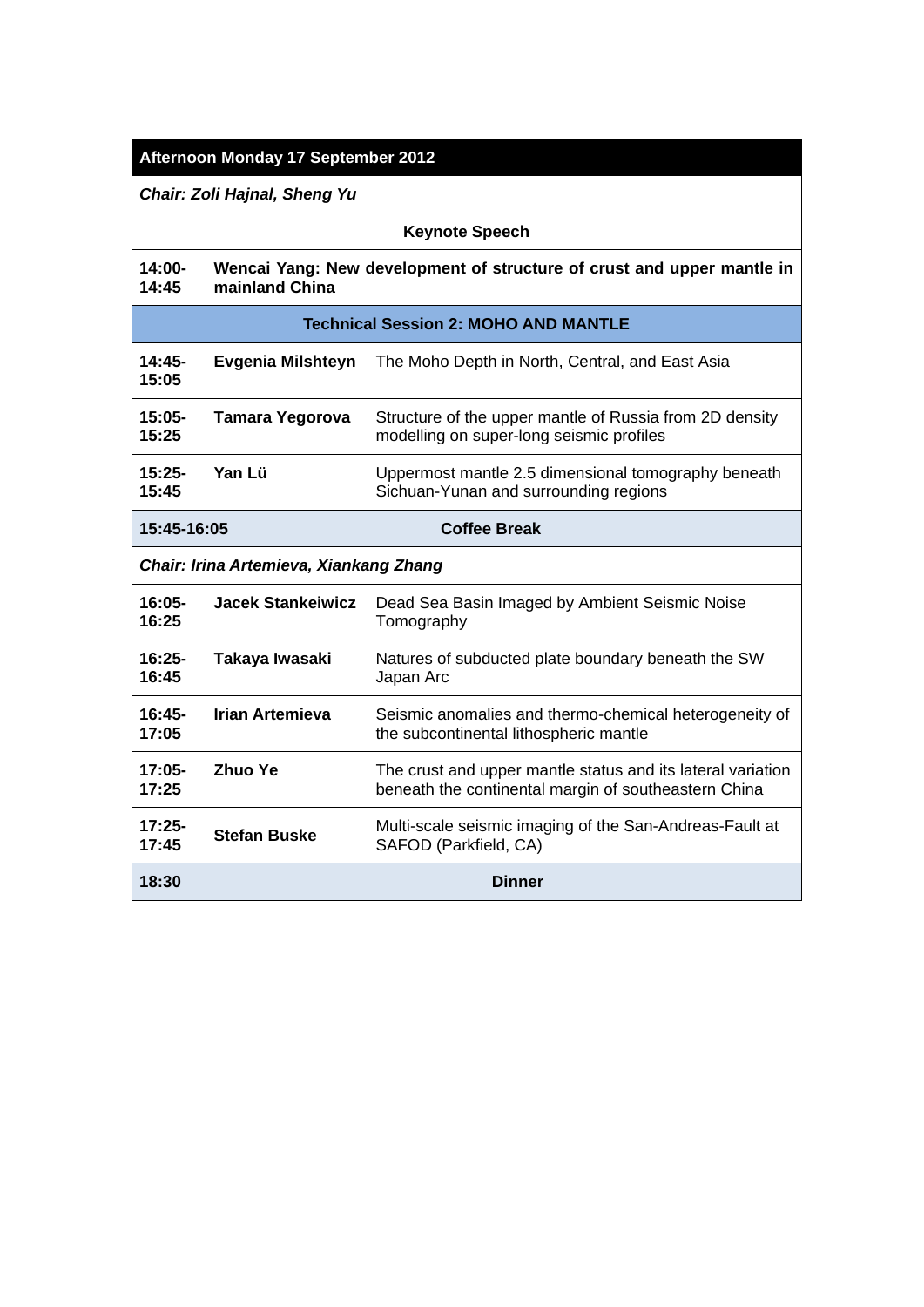## **Morning Tuesday 18 September 2012**

*Chair: Jacek Stankiewicz, Chunyong Wang*

| <b>Keynote Speech</b>                            |                                                                      |                                                                                                   |  |
|--------------------------------------------------|----------------------------------------------------------------------|---------------------------------------------------------------------------------------------------|--|
| 08:30-<br>09:15                                  | Walter Mooney: Problems and Paradox of Continental Crustal Evolution |                                                                                                   |  |
|                                                  | <b>Technical Session 3: PLATE BOUNDARIES</b>                         |                                                                                                   |  |
| $09:15-$<br>09:35                                | <b>Jose Badal</b>                                                    | The Ibero-Maghrebian plate boundary to the light of the<br>multifractal analysis                  |  |
| $09:35-$<br>09:55                                | <b>Zhongjie Zhang</b>                                                | Crustal structure across the 2nd topography transition belt<br>in East China                      |  |
| $09:55-$<br>10:15                                | <b>Hiroshi Sato</b>                                                  | Seismic imaging of the plate boundary fault beneath the<br>flank of Mt. Fuji, central Japan       |  |
| 10:15-10:35<br><b>Coffee Break</b>               |                                                                      |                                                                                                   |  |
|                                                  | Chair: Stephenson Randell, Rui Gao                                   |                                                                                                   |  |
| $10:35 -$<br>10:55                               | <b>Michal Malinowski</b>                                             | A deep reflection seismic profile across the<br>Trans-European Suture Zone in SE Poland           |  |
| $10:55-$<br>11:15                                | <b>Haibin Song</b>                                                   | Reflection seismic researches on continental margin<br>system                                     |  |
| <b>Technical Session 4: INTRAPLATE TECTONICS</b> |                                                                      |                                                                                                   |  |
| $11:15-$<br>11:35                                | <b>Cedric</b><br><b>Schmelzbach</b>                                  | Microseismic-reflection imaging of large-scale tectonic<br>structures                             |  |
| $11:35-$<br>11:55                                | <b>Hans Thybo</b>                                                    | How is Kaapvaal different from other cratons?                                                     |  |
| $11:55-$<br>12:15                                | Takaya Iwasaki                                                       | Natures and geometry of active fault systems of<br>Itoigawa-Shizuoka Tectonic Line, central Japan |  |
| $12:30 - 14:00$                                  |                                                                      | <b>Lunch and poster</b>                                                                           |  |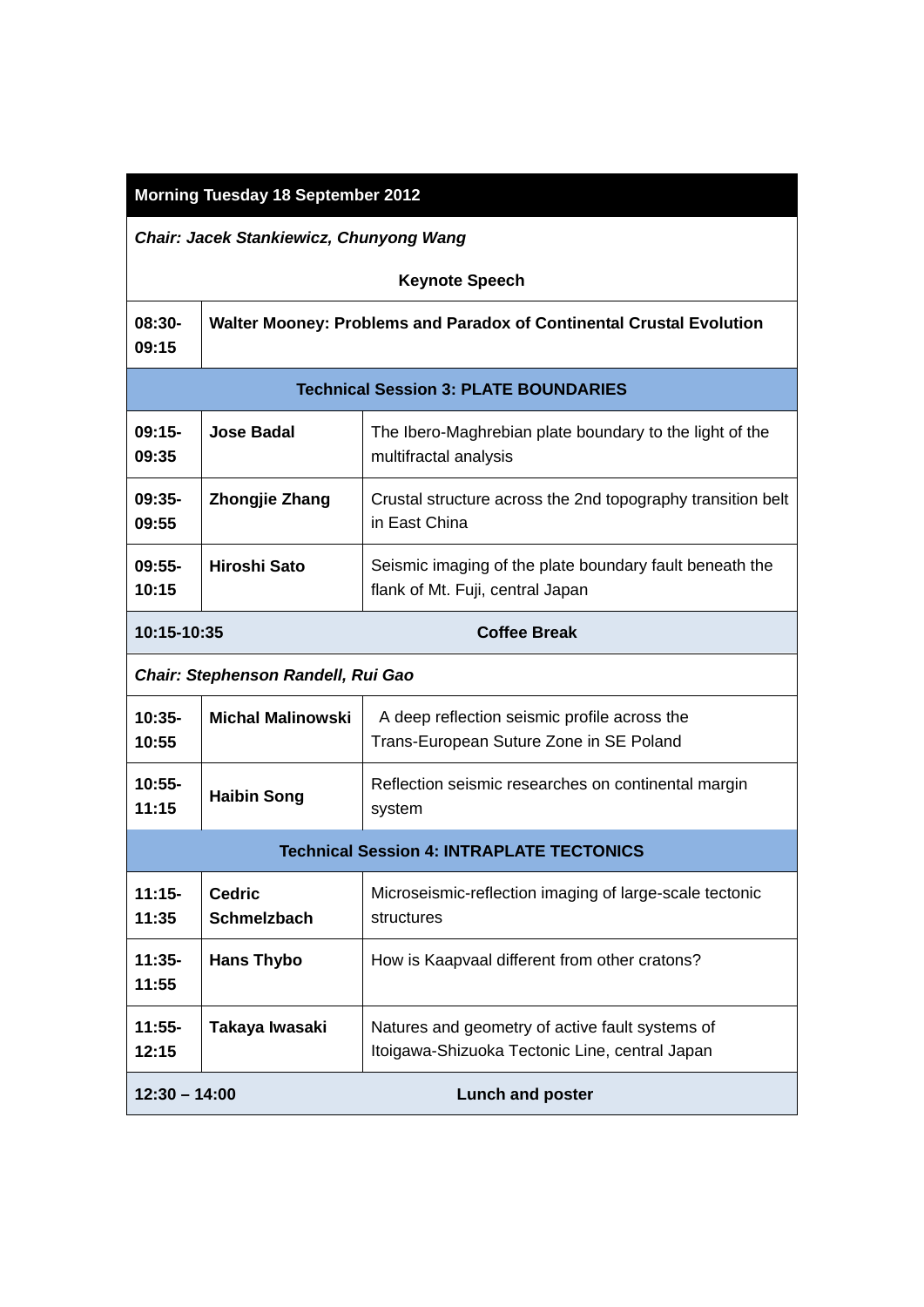## **Afternoon Tuesday 18 September 2012**

*Chair: Tae-Kyung Hong, Fuyun Wang*

| <b>Keynote Speech</b> |                                                                                           |  |
|-----------------------|-------------------------------------------------------------------------------------------|--|
| 14:45                 | 14:00-   M. Santosh: Geophysical signatures of Precambrian sutures in Peninsular<br>India |  |

#### **Section on INTRAPLATE TECTONICS Continue**

| 15:45-16:05       |                   | Coffee break                                                                                    |
|-------------------|-------------------|-------------------------------------------------------------------------------------------------|
| $15:25-$<br>15:45 | <b>Hans Thybo</b> | First explosion seismic project in interior Greenland                                           |
| $15:05-$<br>15:25 | Vera Glomb        | Seismic site characterization for the<br>Deep-Fault-Drilling-Project Alpine Fault               |
| $14:45-$<br>15:05 | Tamara Yegorova   | Local seismic tomography model of the northeast Black<br>Sea: intraplate crustal underthrusting |
|                   |                   |                                                                                                 |

#### *Chair: Jose Badal, Qiyuan Liu*

| <b>Technical Session 5: REGIONAL SURVEYS</b> |                        |                                                                                                               |
|----------------------------------------------|------------------------|---------------------------------------------------------------------------------------------------------------|
| 16:05-<br>16:25                              | <b>Taekyung Hong</b>   | Tectonic evolution and seismic properties around the<br>Korean Peninsula                                      |
| $16:25-$<br>16:45                            | <b>Xiaofeng Tian</b>   | Crust structure of the North China Craton from long range<br>seismic wide angle reflection/refraction profile |
| $16:45-$<br>17:05                            | Valenti Sallares       | Marine Seismic Investigations of the Western<br>Mediterranean Systems of Basins and Arcs                      |
| 17:05-<br>17:25                              | Tatiana Kashubina      | Onshore-offshore Wide-angle Seismics in the Chukchi<br>Peninsula and the East-Siberian Sea                    |
| $17:25-$<br>17:45                            | <b>Nirjhar Mullick</b> | Reflection seismic investigation of the geodynamically<br>active West-Bohemia/Vogtland region                 |
| 18:30<br>Dinner                              |                        |                                                                                                               |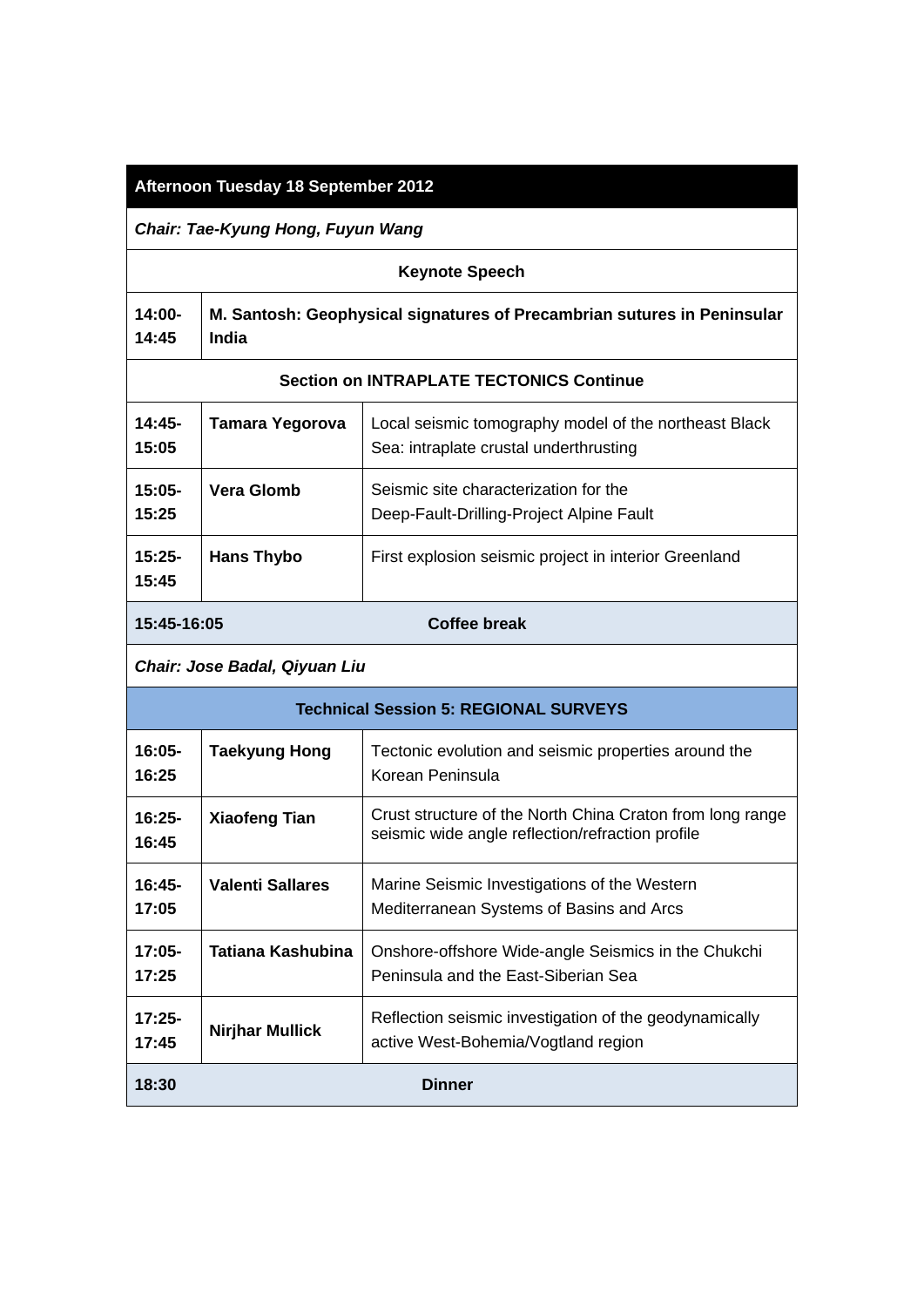## **Morning Thursday 20 September 2012**

*Chair: Alexey Goncharov, Takaya Iwasaki*

| <b>Keynote Speech</b>                                    |                                                                                                   |                                                                                                |
|----------------------------------------------------------|---------------------------------------------------------------------------------------------------|------------------------------------------------------------------------------------------------|
| $08:00 -$<br>09:15                                       | Ramon Carbonell: The Lithosphere of Northern Morocco: Constraints from<br><b>New Seismic Data</b> |                                                                                                |
| <b>Technical Session 6: MAGMATISM AND MINERALIZATION</b> |                                                                                                   |                                                                                                |
| $09:15-$<br>09:35                                        | <b>Magnus</b><br><b>Andersson</b>                                                                 | A reflection seismic study of the Alnö alkaline and<br>carbonatite igneous complex             |
| $09:35-$<br>09:55                                        | Hans Thybo                                                                                        | Magmatic alteration of the crust in the Baikal rift from P-<br>and S-wave active source data   |
| $09:55-$<br>10:15                                        | <b>Zoltan Hajnal</b>                                                                              | Tectonic connections of major mineralized zones of the<br>Athabasca Basin, Saskachewan, Canada |
| Coffee break<br>10:15-10:35                              |                                                                                                   |                                                                                                |

*Chair: Ramon Carbonell, Qiusheng Li*

| Technical Session 7: ADVANCES IN METHODOLOGIES |                                     |                                                                                              |
|------------------------------------------------|-------------------------------------|----------------------------------------------------------------------------------------------|
| $10:35-$<br>10:55                              | Junmeng Zhao                        | Where Has the Shortened Lithosphere Gone ---Mantle<br>Flow below the Tibet                   |
| $10:55-$<br>11:15                              | <b>Felix Hlousek</b>                | Comparison of advanced seismic migration techniques<br>using the CCSS2003 benchmark dataset  |
| $11:15-$<br>11:35                              | <b>Charlotte</b><br><b>Krawczyk</b> | Shear-wave reflection seismics as bridge between<br>georadar and deeper subsurface surveying |
| 11:35-<br>11:55                                | <b>Olaf Hellwig</b>                 | Coherence-based prestack depth migration                                                     |
| $11:55-$<br>12:15                              | Qiaoxia Liu                         | Relocation of Yushu Ms7.1 Earthquake Aftershocks and<br>Discussion on Seismogenic Structure  |
| $12:30 - 14:00$                                |                                     | Lunch break                                                                                  |